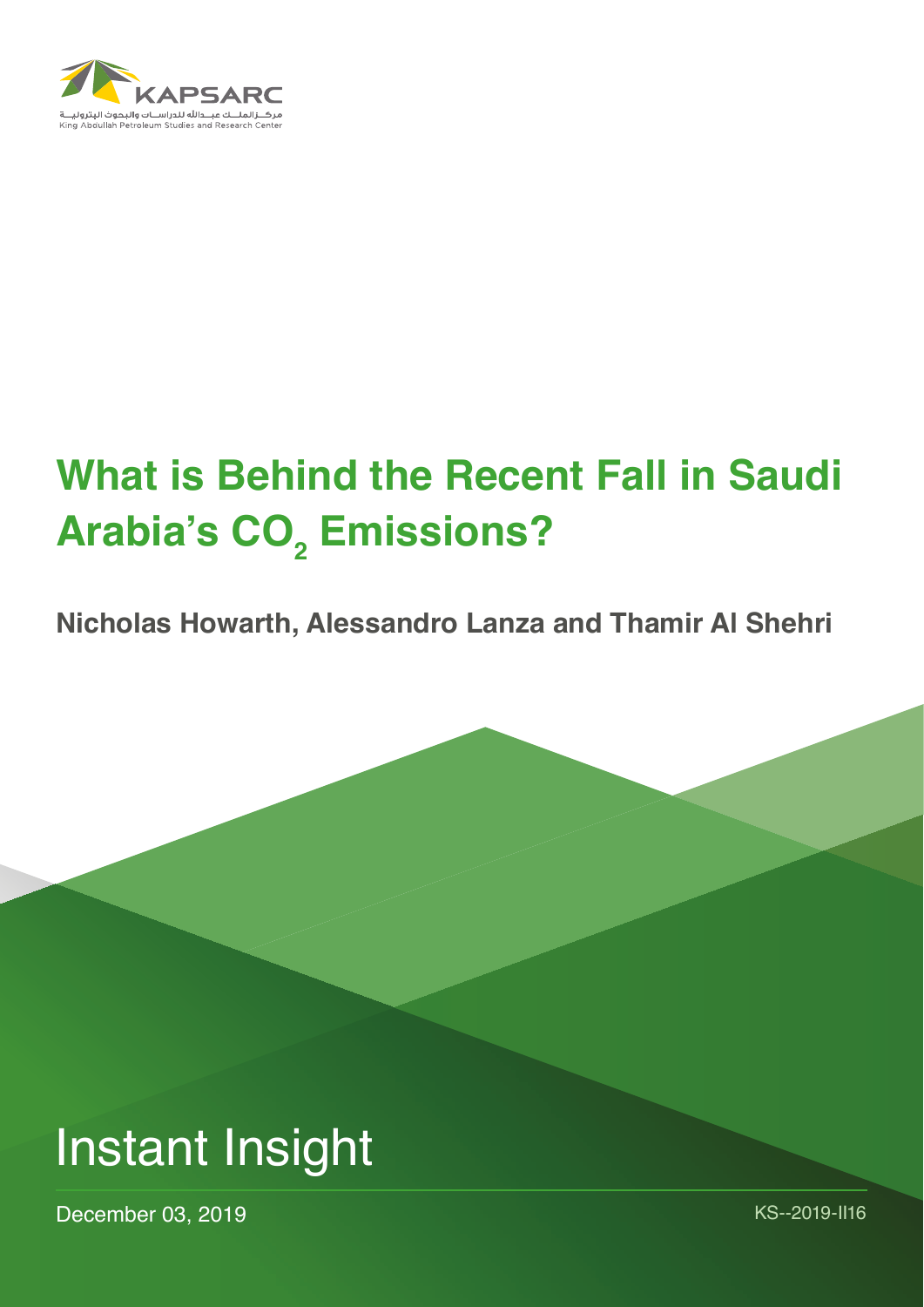## **About KAPSARC**

The King Abdullah Petroleum Studies and Research Center (KAPSARC) is a non-profit global institution dedicated to independent research into energy economics, policy, technology and the environment across all types of energy. KAPSARC's mandate is to advance the understanding of energy challenges and opportunities facing the world today and tomorrow, through unbiased, independent, and high-caliber research for the benefit of society. KAPSARC is located in Riyadh, Saudi Arabia.

*This publication is also available in Arabic.*

## **Legal Notice**

© Copyright 2019 King Abdullah Petroleum Studies and Research Center ("KAPSARC"). This Document (and any information, data or materials contained therein) (the "Document") shall not be used without the proper attribution to KAPSARC. The Document shall not be reproduced, in whole or in part, without the written permission of KAPSARC. KAPSARC makes no warranty, representation or undertaking whether expressed or implied, nor does it assume any legal liability, whether direct or indirect, or responsibility for the accuracy, completeness, or usefulness of any information that is contained in the Document. Nothing in the Document constitutes or shall be implied to constitute advice, recommendation or option. The views and opinions expressed in this publication are those of the authors and do not necessarily reflect the official views or position of KAPSARC.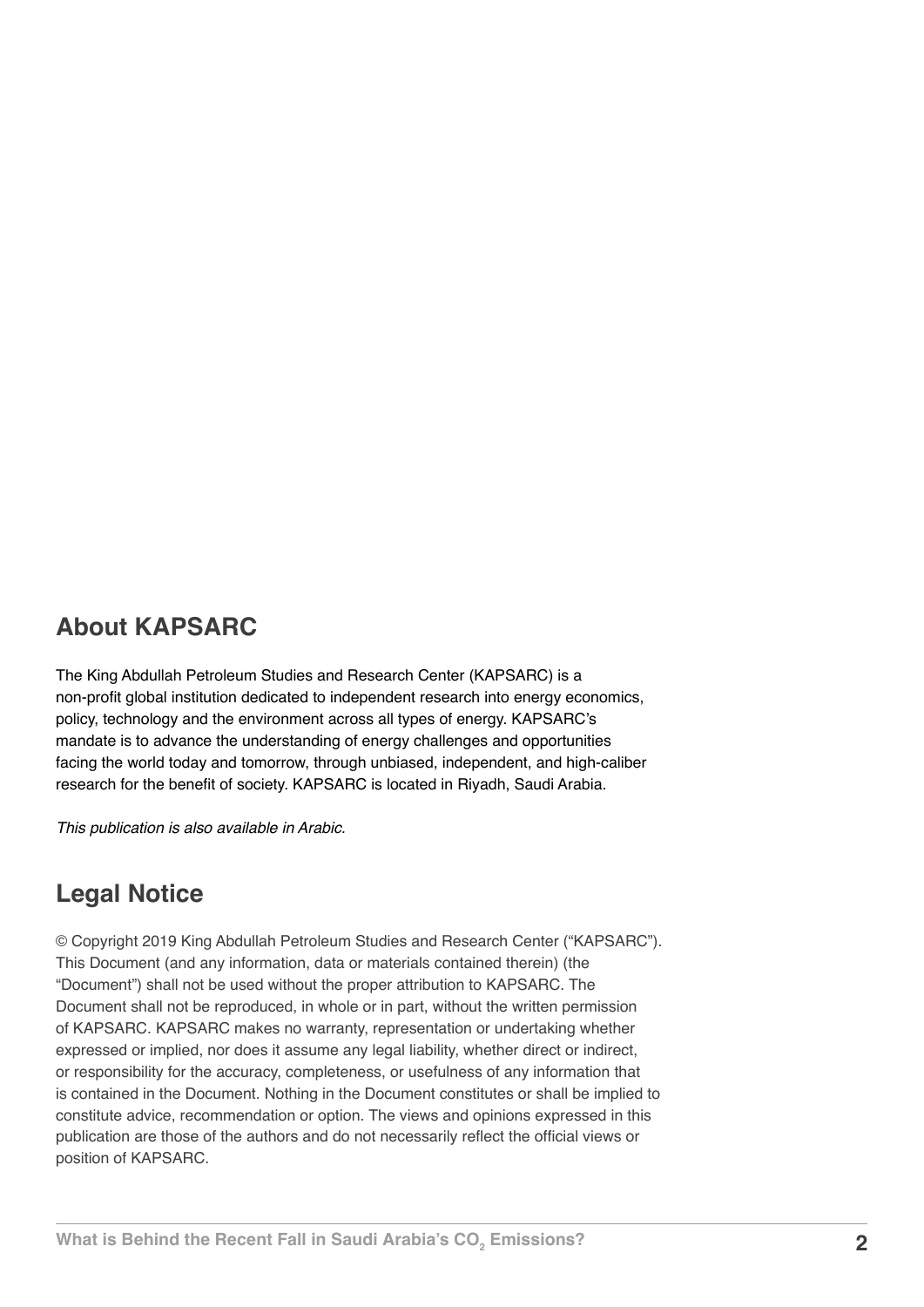# **What has happened and why is it significant?**

Enerdata has recently released data showing that in 2018 Saudi Arabia's carbon dioxide (CO<sub>2</sub>) emissions fell by 15 million tonnes of CO $_2$  (MtCO $_2$ ), or 2.7%, from 577 MtCO $_2$  to 562 MtCO $_2$ . This is significant as it is Saudi Arabia's first large policy-induced reduction in CO $_2$  emissions. It also highlights how Saudi Vision 2030's economic transformation plans are helping to decouple its economic growth from its CO<sub>2</sub> emissions. The Kingdom is now the fourth-fastest reducer of greenhouse gasses among the G20 group of countries.

KAPSARC research suggests that the reduction in emissions was due to two main factors:

- improvements in the energy intensity of the economy, which were responsible for 74% of the reduction;
- and a fall in the carbon intensity of Saudi Arabia's energy supply, which was responsible for 26% of the emissions reduction.

In 2018, Saudi Arabia's emissions were stable or declining in all energy consuming sectors of the economy, with transport delivering the majority of the reductions, falling by 13.25 MtCO<sub>2</sub> or 11% compared with the year before. The share of natural gas in the fuel mix, which is 25% less carbon intensive than oil, has risen from 32% in 2015 to 38% in 2018.



**Figure 1.** Percentage change in CO<sub>2</sub> emissions (2017-2018).

Source: KAPSARC analysis based on Enerdata (2018), and International Energy Agency (IEA) (2017 and earlier). Note: data accessed on the 9th of September 2019.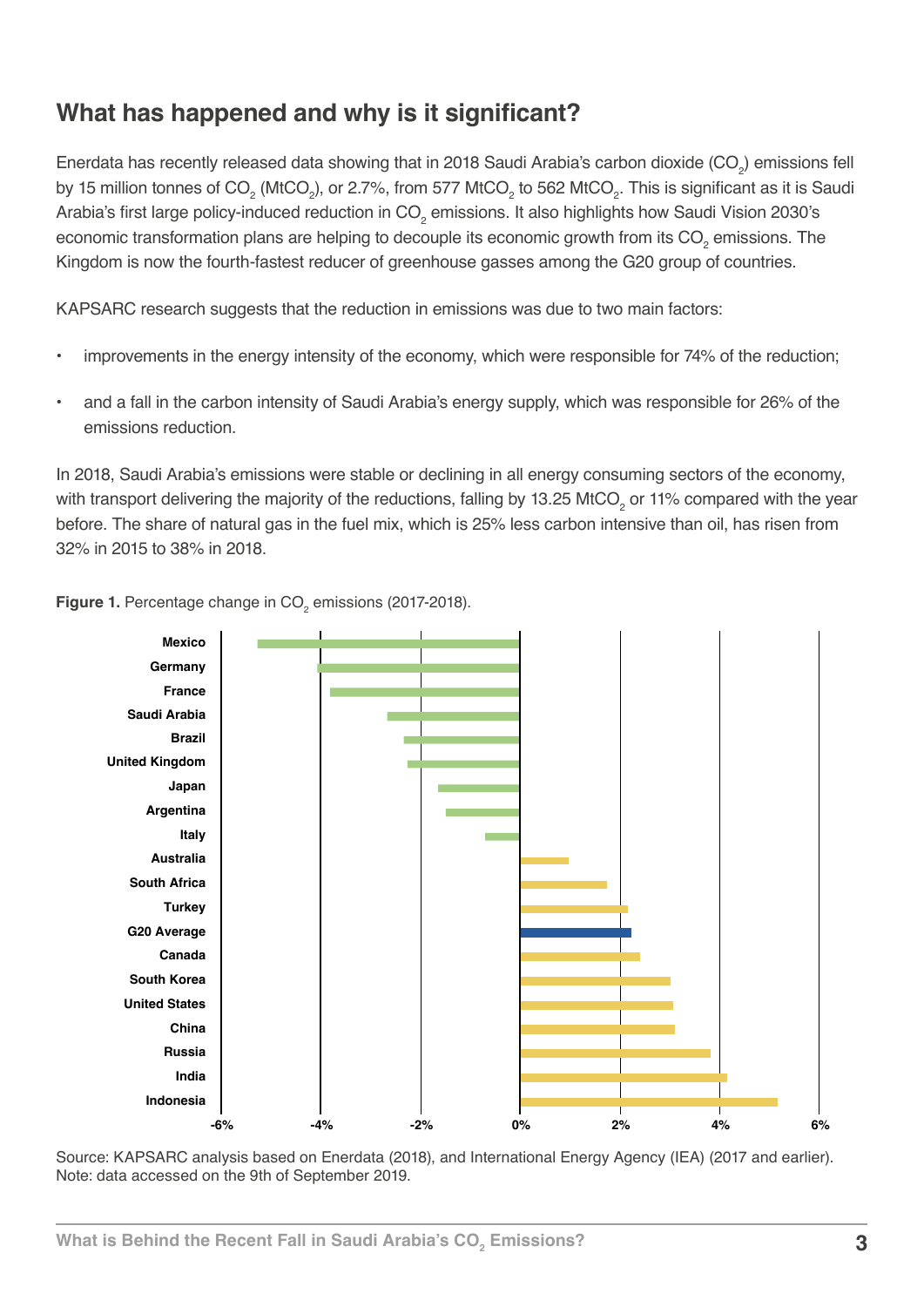## **What is the issue and why does it matter?**

The G20 countries account for around 80% of global emissions. The United Nations International Panel on Climate Change (IPCC) "Special Report on Global Warming of 1.5°C" highlighted that "Rapid and far-reaching transitions in energy, land, urban and infrastructure including transport and buildings and industrial systems" is needed to achieve climate goals (IPCC, 2018). To stabilize global warming at 1.5 degrees Celsius (°C) above pre-industrial levels, global emissions would need to be carbon neutral by 2050. Saudi Arabia has historically had one of the fastest growing rates of CO<sub>2</sub> emissions among G20 countries. Saudi Arabia's Vision 2030 is contributing to a 'green transition' through its policies on economic diversification, energy efficiency, domestic energy price reform and fuel mix changes, such as the increased use of natural gas. The country's adoption of renewable and nuclear energy offers the potential for a further 'greening' of its economic growth.



**Figure 2.** Saudi Arabia's historical emissions and possible carbon dioxide (CO<sub>2</sub>) pathways.

Source: KAPSARC analysis based on Enerdata (2018), and International Energy Agency (IEA) (2017 and earlier). Note: data accessed on the 9th of September 2019.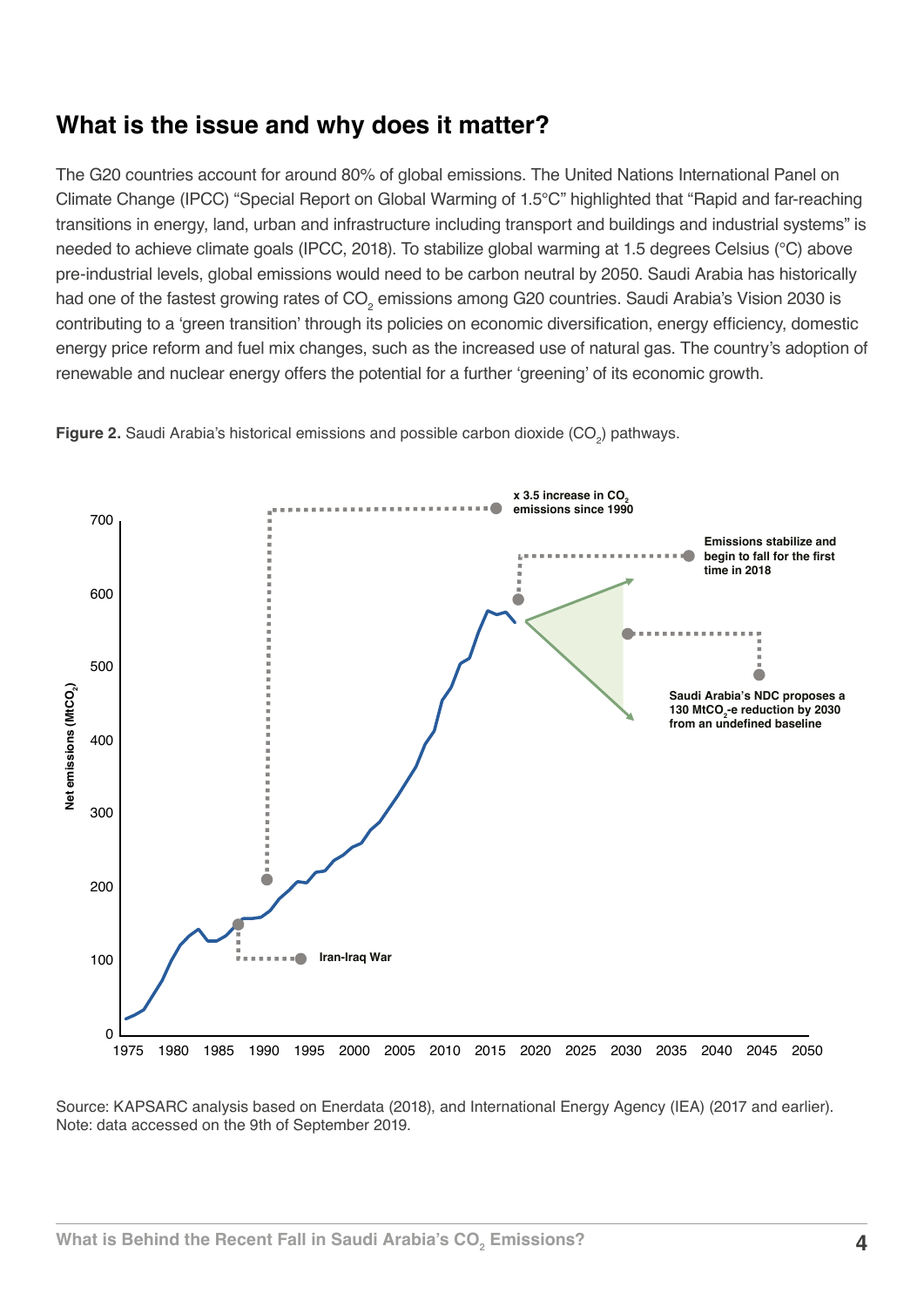## **What is behind the fall in the Kingdom's emissions?**

Since 2010, the Kingdom's historically fast pace of emissions growth has been slowing, falling from a peak of around 10% per annum in 2010 to around 5% between 2011 and 2015. It stabilized in 2016 and 2017 and fell by 2.7% in 2018. This raises the question, What is behind this fall?



**Figure 3.** Saudi Arabia's CO<sub>2</sub> emissions and annual percentage change (2010-2018).

Source: KAPSARC analysis based on Enerdata (2018), and International Energy Agency (IEA) (2017 and earlier). Note: data accessed on the 9th of September 2019.

The Kaya identity is a common means of assessing the reasons for changes in CO2 emissions at the economy-wide level. This is an expression stating that total CO<sub>2</sub> emissions can be described as the product of four factors: carbon intensity (emissions per unit of energy consumed), energy intensity (energy per unit of gross domestic product [GDP]), economic activity (GDP per capita) and population.

**Equation 1:** The Kaya identity.

$$
CO_2 = \frac{CO_2}{TPEC} * \frac{\text{TPEC}}{GDP} * \frac{\text{GDP}}{POP} * POP
$$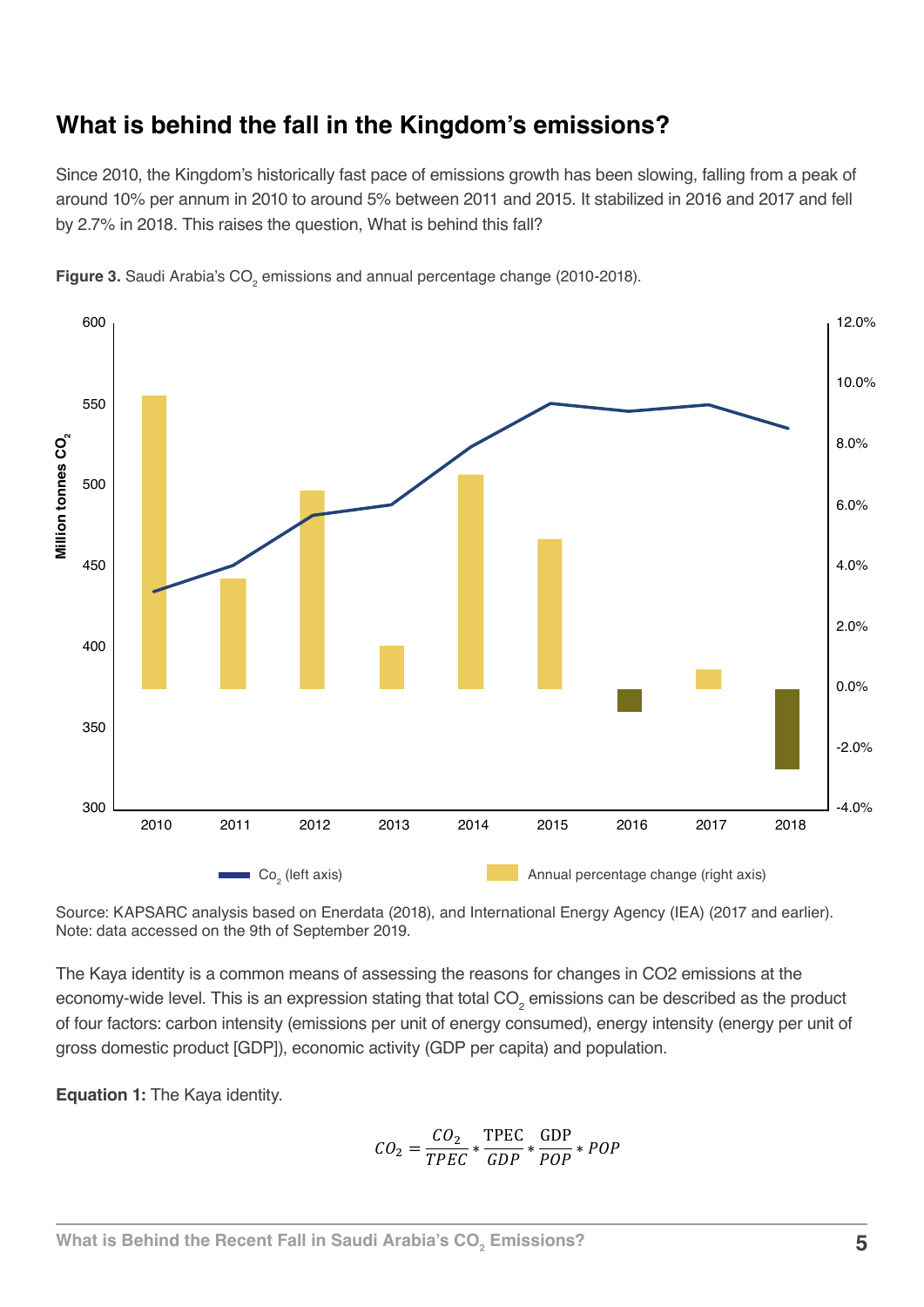Where:

- $CO<sub>2</sub>$  is carbon emissions from human activities
- TPEC is total primary energy consumption (energy consumed in the domestic economy)
- GDP is GDP in U.S. dollars (US\$) at constant purchasing power parity (2015)
- POP is population.

Differentiating Equation 1 provides the change in total emissions as a result of each of these factors for a given year (Equation 2).

**Equation 2:** Change in CO<sub>2</sub> emissions according to the Kaya identity.

$$
\Delta CO_2 = \Delta \frac{CO_2}{TPEC} + \Delta \frac{\text{TPEC}}{GDP} + \Delta \frac{GDP}{POP} + \Delta POP
$$

Figure 4 visualizes Equation 2 using IEA data for energy consumption and CO<sub>2</sub> emissions and World Bank data for GDP and population, collated by the service provider Enerdata.



**Figure 4.** Drivers of change in annual  $CO<sub>2</sub>$  emissions (2010-2018).

Source: KAPSARC analysis based on Enerdata (2018 CO<sub>2</sub>, TPEC) IEA (2017 and earlier CO2, TPEC), World Bank (Population, GDP 2015 constant purchasing power parity terms). Note: data accessed on the 9th of September 2019.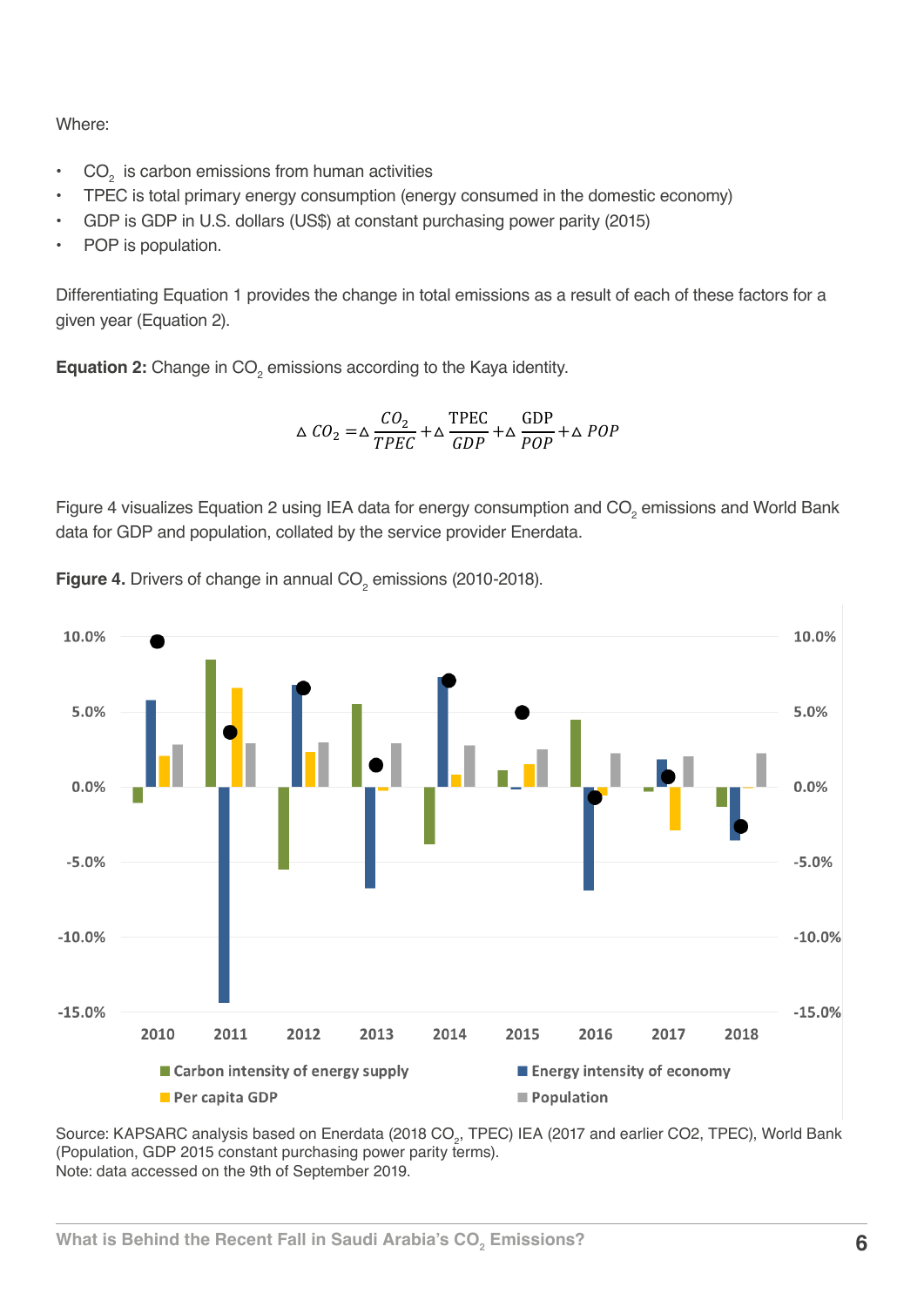The Kaya identity analysis in Figure 4 suggests that the fall of 2.7% in in 2018 CO<sub>2</sub> emissions was driven by two major factors. The prime driver was a fall in the economy's energy intensity of 3.5%. This reflects increasing levels of energy efficiency in the economy and a less energy intensive economic structure, enabled by economic diversification (KAPSARC-UNESCWA 2017). A secondary factor was a fall of 1.3% in the carbon intensity of the energy supply. Per capita GDP was stable in 2018 and did not significantly influence emissions, while population growth was steady at 2.3% and placed upward pressure on  $\mathrm{CO}_2$  emissions.

In previous years, improvements in the energy intensity of the economy were offset by increases in the carbon intensity of the country's energy supply, slowing Saudi Arabia's CO<sub>2</sub> emissions reduction. In 2018, the energy intensity of the economy and the carbon intensity of the country's energy supply fell simultaneously for the first time, enabling the first significant fall in Saudi Arabia's CO<sub>2</sub> emissions.

Another factor influencing the Kingdom's CO<sub>2</sub> emissions in the last few years has been the slowing growth of per capita incomes, which averaged 2.2% between 2010 and 2015. The decline in per capita GDP of 0.6% and 2.9% in 2016 and 2017 was a major factor behind the initial stabilization of CO<sub>2</sub> emissions growth. Per capita GDP stabilized in 2018, falling only 0.1% and thus having no effect on  $\mathrm{CO}_2$  emissions.

## **In which sectors of the economy did emissions fall?**

Another way to assess Saudi Arabia's emissions profile is to consider the CO<sub>2</sub> emissions of its main energy consuming sectors (figures 5 and 6). This shows that before 2016, emissions growth averaged about 5% across all CO<sub>2</sub> emitting sectors. Since 2016, emissions have stabilized across all sectors, with a fall of over 10% (13.15  $\text{MtCO}_2$ ) from transport in 2018.



**Figure 5.** CO<sub>2</sub> emissions from Saudi Arabia's main energy consuming sectors (2010-2018).

Source: KAPSARC analysis based on Enerdata CO<sub>2</sub> balance for Saudi Arabia (sectoral approach), UNIDO (industrial processes).

Note: Manufacturing and construction includes industrial process emissions. 'Other' includes refining, agriculture and residential energy use excluding electricity (power).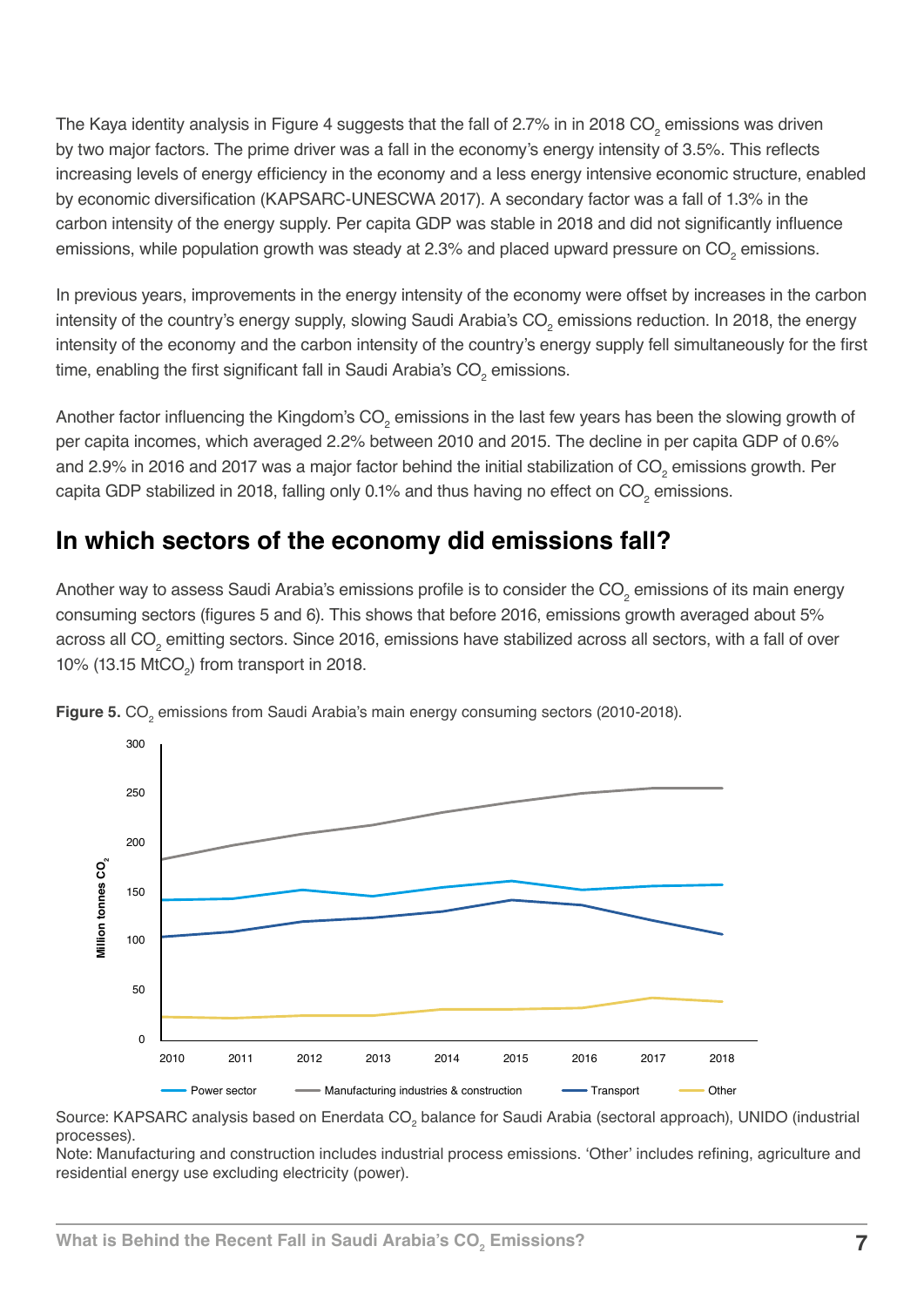



Source: KAPSARC analysis based on Enerdata CO2 balance for Saudi Arabia (sectoral approach), UNIDO (industrial processes).

Note: Manufacturing and construction includes industrial process emissions. 'Other' includes refining, agriculture, and residential energy use excluding electricity (power).

Saudi Arabia's transportation sector accounts for around 21% of the country's total energy consumption, or approximately 1 million barrels of oil equivalent per day (SEECa 2018). Transportation emissions from road, rail and domestic aviation amounted to 105 million tonnes of oil equivalent (Mtoe) in 2018 (IEA 2019). Road transport accounts for 95% of all the Kingdom's emissions and is split between vehicles using gasoline (69% of total transport fuel consumed) and diesel (31% of total transport fuel consumed). Light duty vehicles account for 52% and heavy duty vehicles for 40% of the country's vehicle fleet (SEECa 2018b).

The majority of emission reductions have come from a strong decline in transport-related diesel consumption, which fell by 9 MtCO<sub>2</sub> or 20%, from 40 MtCO<sub>2</sub> in 2017 to 31 MtCO<sub>2</sub> in 2018. Gasoline emissions fell by 4 MtCO $_2$ , or 6%, from 75 MtCO $_2$  in 2017 to 71 MtCO $_2$  in 2018 (Figure 7).

The industrial sector in Saudi Arabia consumes 2.1 million barrels of oil equivalent per day, around 44% of the Kingdom's total energy consumption (SEECa 2018). Industrial emissions come from fuel combustion (229 MtCO<sub>2</sub>) and chemical processes that release CO<sub>2</sub> (27 MtCO<sub>2</sub>); they have stabilized in recent years after a period of strong growth. The three main industrial sectors, petrochemicals, cement and steel production, account for around 38%, 21% and 11% of total energy consumption, respectively (SEECa 2018).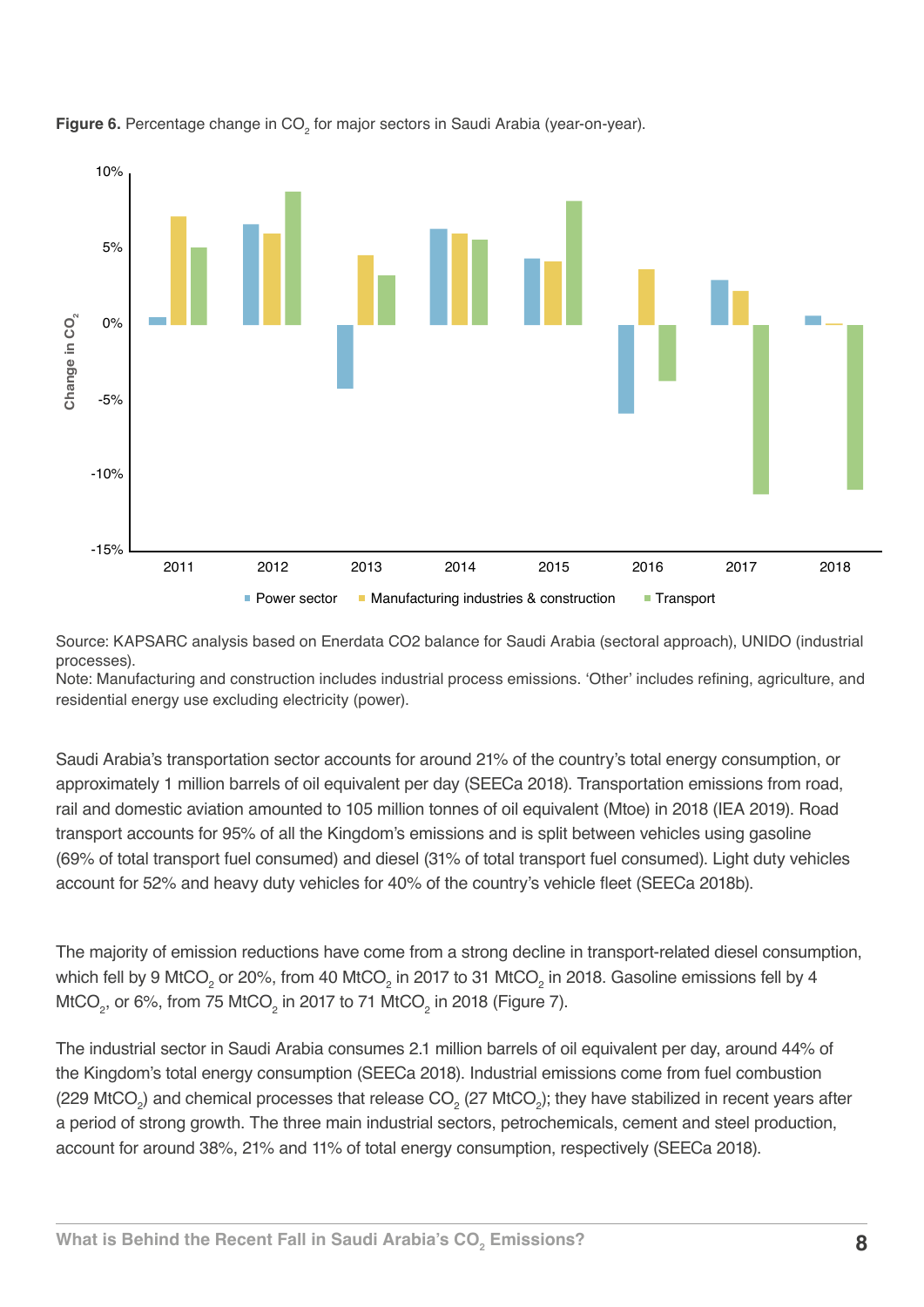Buildings are the second largest consumer of energy in the Kingdom, accounting for around 29% of all energy consumed, or 1.4 million barrels of oil equivalent per day (SEEC 2018a). Power demand is dominated by electricity demand from buildings, with residential buildings accounting for around 51% of the Kingdom's total final electricity demand, followed by 35% for buildings in the commercial and service sectors.



**Figure 7.** CO<sub>2</sub> emissions from gasoline and diesel used in transport (2014-2018).

Source: KAPSARC analysis based on Enerdemand (gasoline and diesel fuel consumption). Note: Data accessed: 9th September 2019; standard emissions factors are used using the EECA (2019) conversion tool.

## **What was behind the improvements in the energy efficiency of the economy?**

Two main drivers are working together to bring about improvements in energy efficiency: stronger energy efficiency regulations and energy price reform.

#### **Energy efficiency regulations**

The Kingdom has around 80 energy efficiency initiatives, supported by 13 teams targeting Saudi Arabia's major energy consuming sectors. The Saudi Energy Efficiency Center (SEEC) and its implementation of the Saudi Energy Efficiency Program (SEEP) have facilitated these initiatives. SEEP has focused on the three main energy consuming sectors (industry, buildings and transportation), which account for over 90% of the country's energy consumption.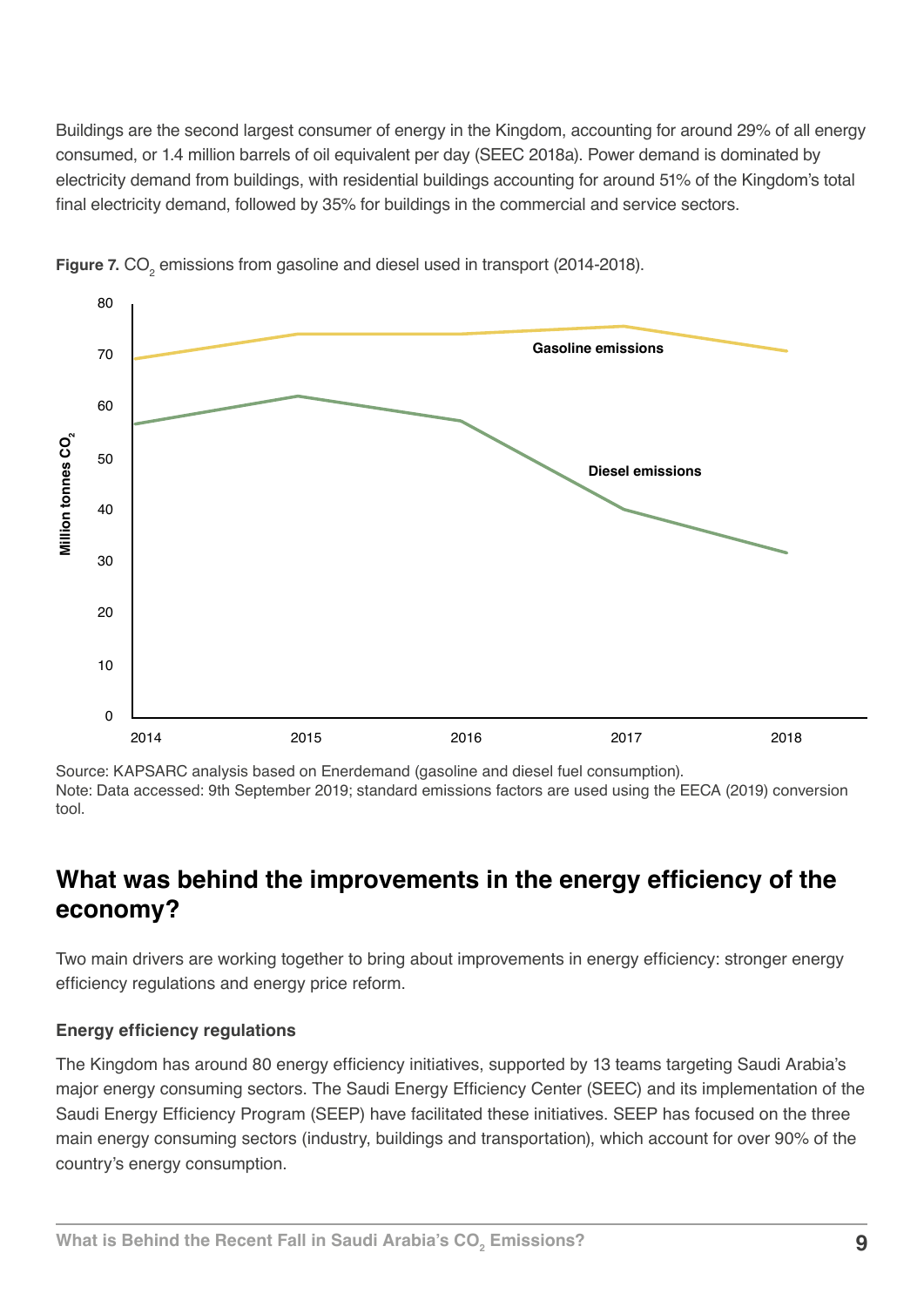The initiatives have been supported by major communications drives across social media platforms, including Twitter, YouTube and Instagram, as well as more traditional media such as television, radio, newspapers and billboards. The government's increased enforcement activities, in partnership with the Saudi Electrical Company (SEC), mean no new buildings can be connected to the grid unless they comply with the Saudi buildings code pertaining to categories such as thermal insulation and air leakage. Supported by the Ministry of Commerce, over 37,000 inspections have been carried out, 5,000 infractions have been issued, 2.1 million non-compliant products such as air conditioners have been confiscated, and 75 non-compliant factories have been closed.

### **Transport**

Fuel economy performance requirements were set for all incoming light-duty vehicles (LDV) in 2016, and they have led to a 10% improvement in the fuel economy of the new fleet. All new cars require fuel efficiency labels, with labels having also been created for battery electric vehicles and plug-in hybrid electric vehicles. Any used vehicle that falls below the minimum energy performance standard is also banned from import. The SEEC's LDV tire rolling resistance program is also expected to reduce fuel consumption by  $2\% - 4\%$ .

The government has introduced several energy efficiency standards to enhance the efficiency of heavy duty vehicles. These include a fuel efficiency improvement program, and a fuel efficiency labeling and tire resistance and grip initiative. An HDV aerodynamic initiative started in 2019 and is scheduled to be implemented in 2021. This initiative is expected to achieve fuel savings of 5%-9%.

#### **Industry**

The SEEC has helped reduce the energy intensity of the petrochemical, cement and steel sectors by around 7.1% through its energy efficiency framework for industrial plants. From 2010-2019, the industrial sector had an overall target to improve energy intensity by around 9%, or 1% per year. An agreement with the Saudi Industrial Development Fund to provide soft loans for energy efficiency-related projects was an important enabler of this reduction.

#### **Buildings**

Cooling is the major driver of buildings emissions, accounting for 70% of household and commercial sector electricity consumption. The SEEC has introduced stronger building codes for high and low rise buildings. There are 14 insulation standards covering air conditioning (AC) units. The SEEC has also substantially increased its energy efficiency rating (EER) requirements for AC units. The EER required for split units, for example, increased from 7.5 to 11.8 between 2012 and 2018. It has also introduced a consumer rebate of 900 Saudi riyals (SAR) per unit for up to six units per household, to increase the market penetration of ACs that exceed these minimum requirements.

Energy efficiency standards are also in place for refrigerators and freezers, washing machines, water heaters, clothes dryers and lighting products. In 2018, the SEEC received a new mandate to incorporate energy efficiency in power generation, electricity transmission and distribution, and water desalination.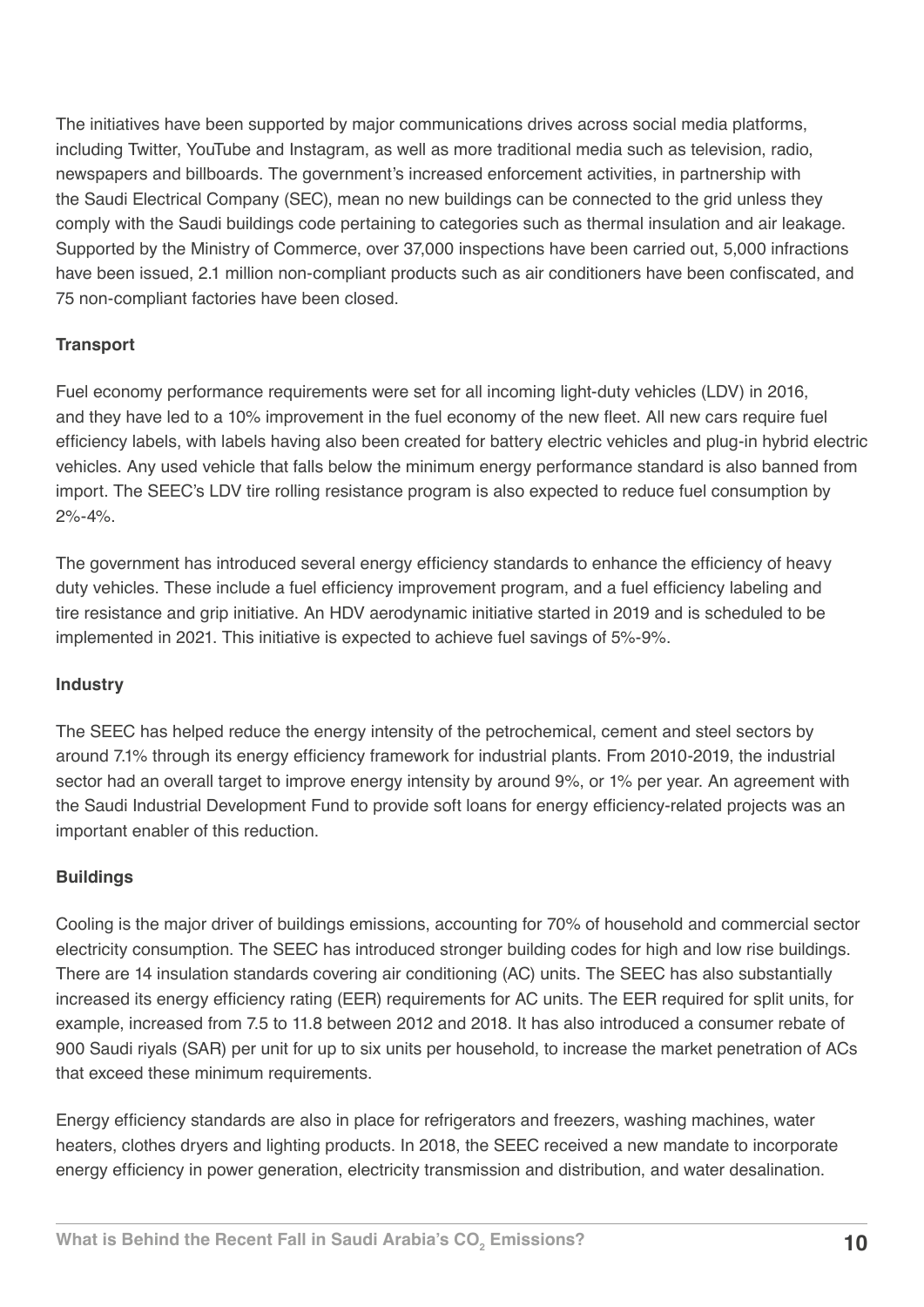## **Energy pricing**

The government began to reform energy prices in 2016 (Table 1) to reduce wasteful energy use and diversify the sources of government revenue. This was motivated by the government's wish to move from a system of energy pricing based on a very low cost of fuel production toward international benchmarks. To help cushion the impact of this and other economic reforms, in January 2018 the government introduced a means tested system of direct payments through its Citizens Account Program. As of April 2019, 17 monthly payments had been made, amounting to 40 billion SAR (US\$ 10.7 billion).

The transportation sector has seen the largest increase in energy prices in percentage terms, tripling compared with 2015 levels. In addition, from the start of 2019, the government began making small quarterly adjustments to transport fuels to take into account changes in international oil prices (Dubyan and Gasim 2019). For example, the price of 91 and 95 octane gasoline in September 2019 was US\$ 0.37 and US\$ 0.58, respectively. The other energy prices in Table 1 have remained at 2018 levels. The energy price reform process remains ongoing, with further increases expected.

|                                     | 2015      |      | 2016      |      | 2018      |      | 2015-2018 |        |
|-------------------------------------|-----------|------|-----------|------|-----------|------|-----------|--------|
| Gasoline (95) US\$/L                | 0.16      |      | 0.24      |      | 0.54      |      | $+238%$   |        |
| Gasoline (91) US\$/L                | 0.12      |      | 0.20      |      | 0.37      |      | $+208%$   |        |
| Natural gas (\$/MMbtu)              | 0.75      |      | 1.25      |      | 1.25      |      | $+66%$    |        |
| Ethane (\$/MMbtu)                   | 0.75      |      | 1.75      |      | 1.75      |      | $+133%$   |        |
| Diesel for industry (US\$/barrel)   | 9.11      |      | 14.1      |      | 16.15     |      | $+77%$    |        |
| Arab light crude (US\$/barrel)      | 4.24      |      | 6.35      |      | 6.35      |      | $+50%$    |        |
| Arab heavy crude (US\$/barrel)      | 2.67      |      | 4.4       |      | 4.4       |      | $+65%$    |        |
| Electricity for industry (US\$/kWh) | 0.037     |      | 0.048     |      | 0.048     |      | $+30%$    |        |
| Electricity households (US\$/kWh)   | < 6,000 < |      | < 6,000 < |      | < 6,000 < |      | < 6,000 < |        |
|                                     | 0.02      | 0.06 | 0.03      | 0.08 | 0.048     | 0.08 | $+140%$   | $+33%$ |

**Table 1**. Saudi Arabia's energy price reforms.

Sources: KAPSARC analysis based on Saudi Electricity Company and APICORP data; Al Dubyan and Gasim (2018).

## **What was behind the fall in the economy's carbon intensity?**

Different fuels have varying levels of CO<sub>2</sub> emissions intensity for a given energy content (Figure 8). For example, using natural gas emits around 25% less CO<sub>2</sub> emissions than using oil to produce the same amount of energy. This is significant as the share of oil used in the primary energy supply in Saudi Arabia has fallen from 150 Mtoe, or 68%, in 2015 to 130 Mtoe, or 62%, in 2018. Meanwhile, the share of natural gas has risen from 71 Mtoe, or 32%, in 2015 to 80 Mtoe, or 38%, in 2018 (Figure 9). From 2010-2018, the production of domestic natural gas grew by an average of 3.6% per year.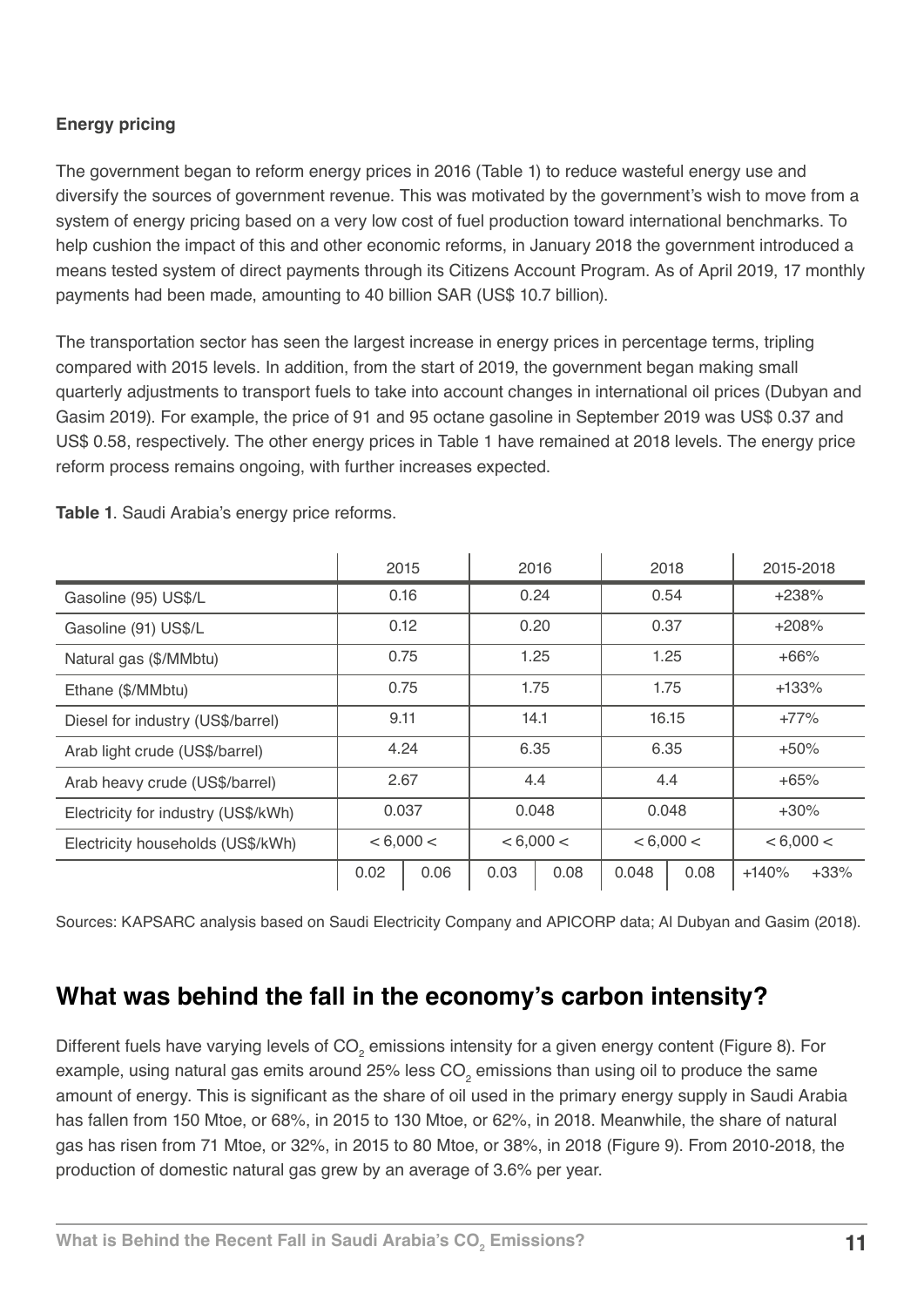

**Figure 8**.  $CO<sub>2</sub>$  content of the main fuels used in Saudi Arabia.





Source: KAPSARC analysis based on data from Enerdata. Data accessed: 9th Septemper 2019.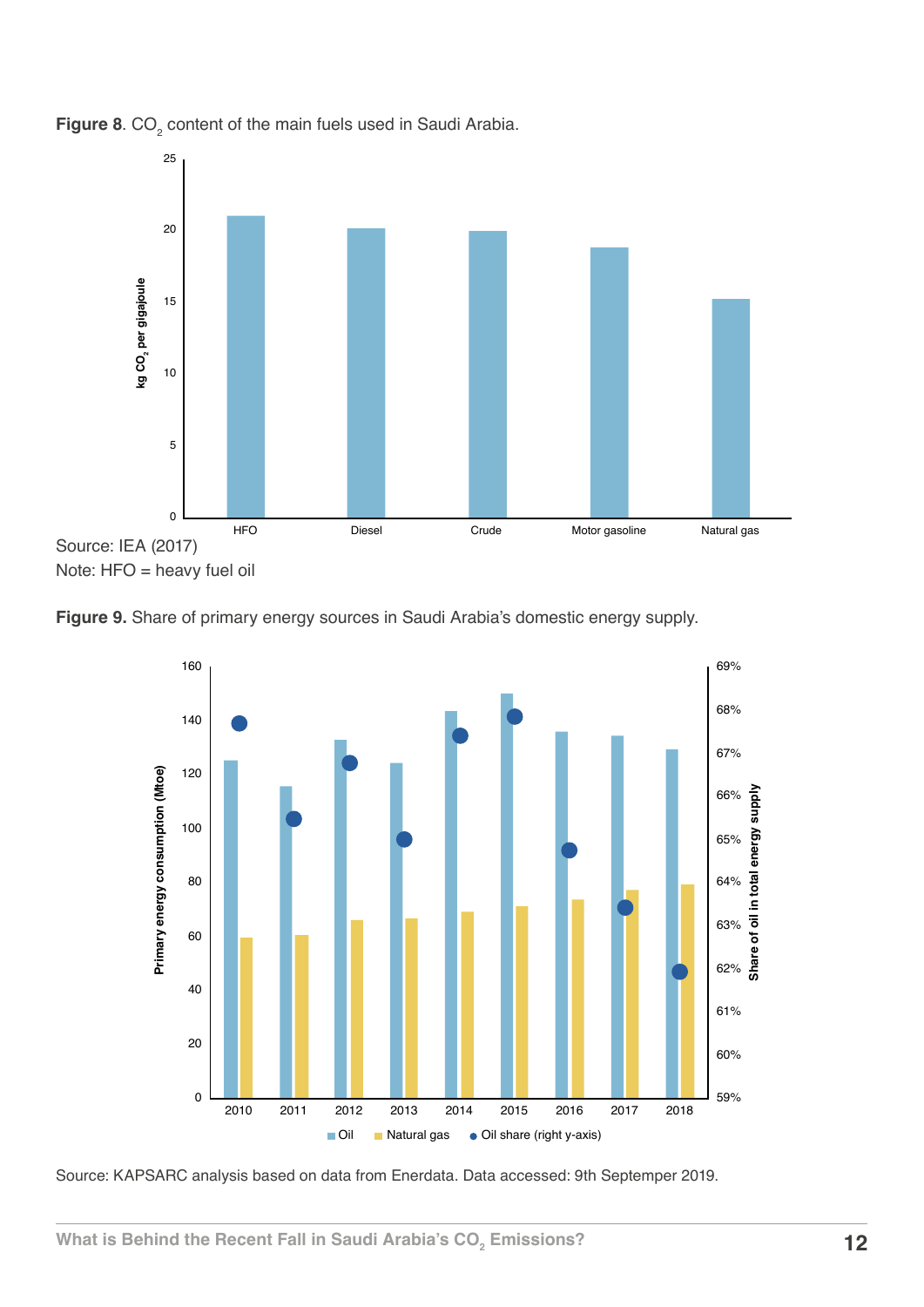The decline in the share of oil in Saudi Arabia's fuel mix is evident in the Kingdom's monthly consumption of oil published on the Joint Oil Data Initiative (JODI) platform. Figure 10 shows the domestic consumption of oil peaking during the summer of 2015 at 2.984 million barrels of oil per day (MMb/d), falling to a lower inter-annual annual peak in 2018 of 2.596 MMb/d.





Figure 11 illustrates the annual change in total oil products consumption for 2016-2018. It shows a significant reduction (around 10% each year) in the amount of crude oil being burned for electricity generation, and a reduction in diesel consumption of around 15% in 2017 and 12% in 2018. Increases in the consumption of heavy fuel oil (in 2016 and 2017), liquefied petroleum gas (in 2016) and gasoline (in 2016 and 2017) offset these declines. It is significant that in 2018, all major categories of domestic oil consumption declined (except kerosene), leading to an overall decline in total oil products consumed of 7%.

Source: KAPSARC analysis based on JODI data.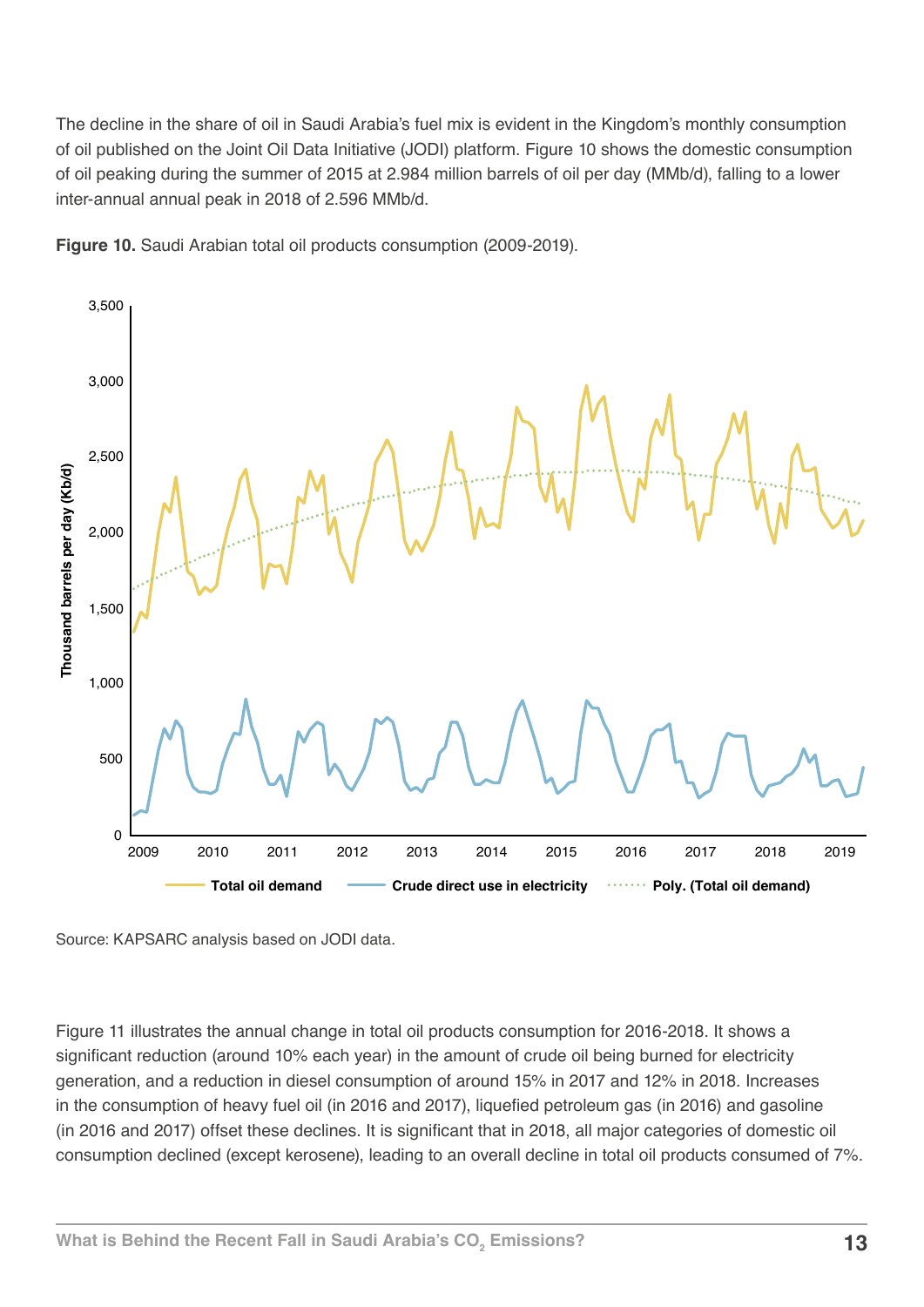KAPSARC has produced many studies focusing on how Saudi Arabia could reduce the amount of oil it burns through energy efficiency measures and fuel mix changes, among other policy initiatives (Atalla et al. 2017; Krarti et al. 2017; Blazquez et al. 2018). These studies have identified how setting energy intensity or productivity targets are ways in which the government can align economic growth with environmental objectives (KAPSARC-UNESCWA 2017). Recent trends of energy and carbon intensity in the Kingdom suggest that such policies are now beginning to have some success and are contributing to improved sustainability outcomes for the country.



**Figure 11.** Saudi Arabian total oil products consumption (annual change, 2016-2018).

Source: KAPSARC analysis based on JODI data. Note: LPG = liquefied petroleum gas; HFO = heavy fuel oil.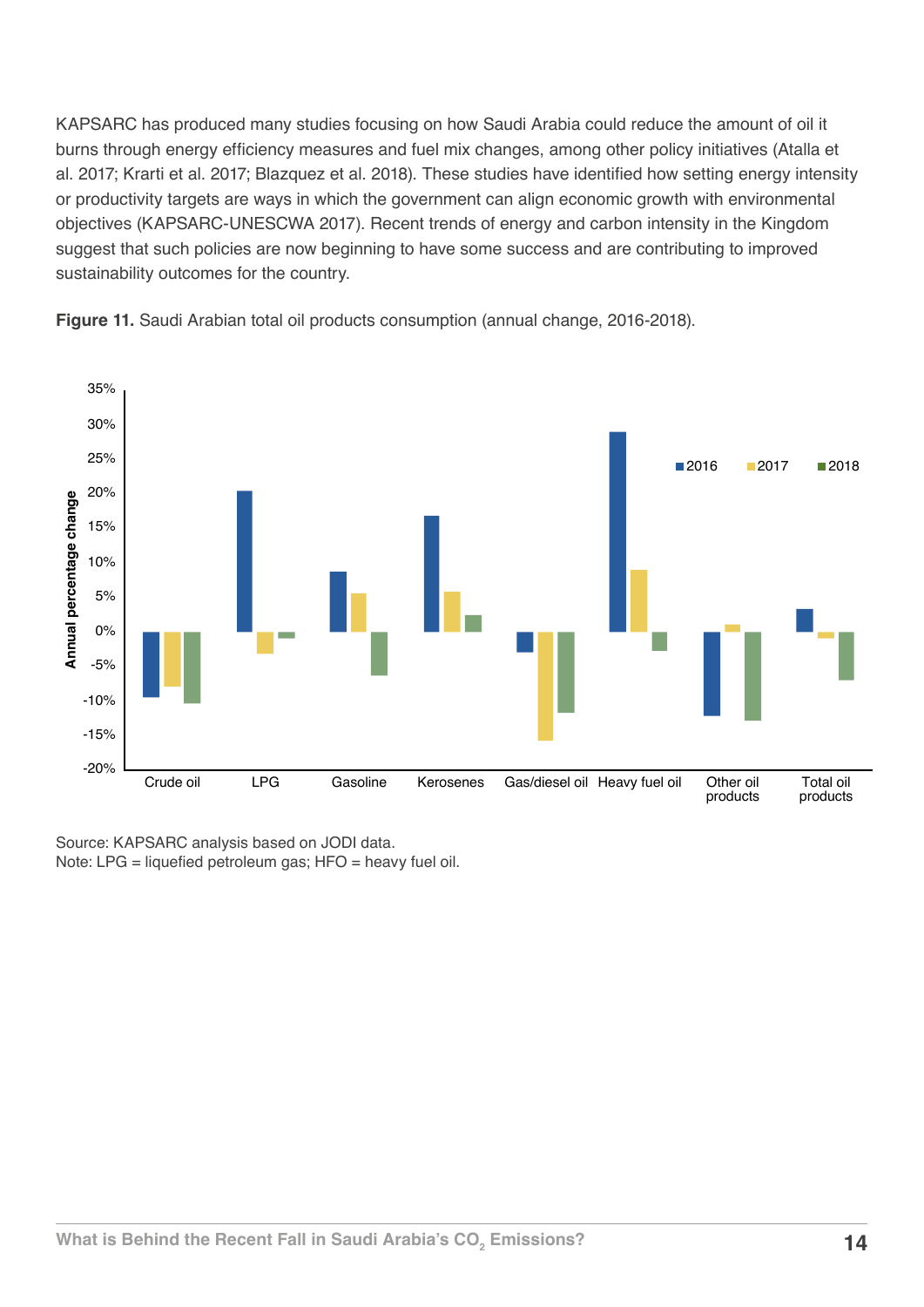## **References**

Al Dubyan, Mohammed and Anwar Gasim. 2019. "Gasoline price reform in Saudi Arabia." KAPSARC Instant Insight KS-2019-1108.

Atalla, Tarek, Anwar Gasim and Lester Hunt. 2017. "Gasoline demand, pricing policy and social welfare in Saudi Arabia." KAPSARC Discussion Paper.

Blazquez, Jorge, Balthazar Manzano, Lester Hunt, and Axel Pierru. 2018. "The value of saving oil in Saudi Arabia." KAPSARC Discussion Paper, KS-2018\_DP030

Energy Efficiency and Conservation Authority (EECA). 2019. New Zealand Government. [https://www.eeca.](https://www.eeca.govt.nz) [govt.nz](https://www.eeca.govt.nz)

Gonand, Frederic. 2016. "Impacts of higher energy efficiency on growth and welfare across generations in Saudi Arabia." KAPSARC Discussion Paper KS-1657\_DP051A

International Energy Agency (IEA). 2017. "CO<sub>2</sub> emissions from fuel combustion." IEA, Paris.

Intergovernmental Panel on Climate Change (IPCC). 2018. "Global Warming of 1.5°C: An IPCC Special Report on the impacts of global warming of 1.5°C above pre-industrial levels and related global greenhouse gas emission pathways, in the context of strengthening the global response to the threat of climate change, sustainable development, and efforts to eradicate poverty."<https://www.ipcc.ch/sr15/>

KAPSARC-UNESCWA. 2017 "Growth through diversification and energy efficiency: Energy productivity in Saudi Arabia." KAPSARC-UNESCWA Consultation Report, Riyadh and Beirut.

Krarti, Moncef, Kankana Dubey, and Nicholas Howarth. 2017. "Evaluation of building energy efficiency investment options for the Kingdom of Saudi Arabia." *Energy* Vol 134: 595-610

Saudi Energy Efficiency Center (SEEC). 2018a. "The Saudi Energy Efficiency Program." Presentation at the 2018 United Nations Climate Change Conference, December 2018.

———. 2018b. "Enhancing vehicles energy efficiency in Saudi Arabia." Presentation given to the G20 Transport Task Group workshop, Buenos Aires, Argentina, September 2018.